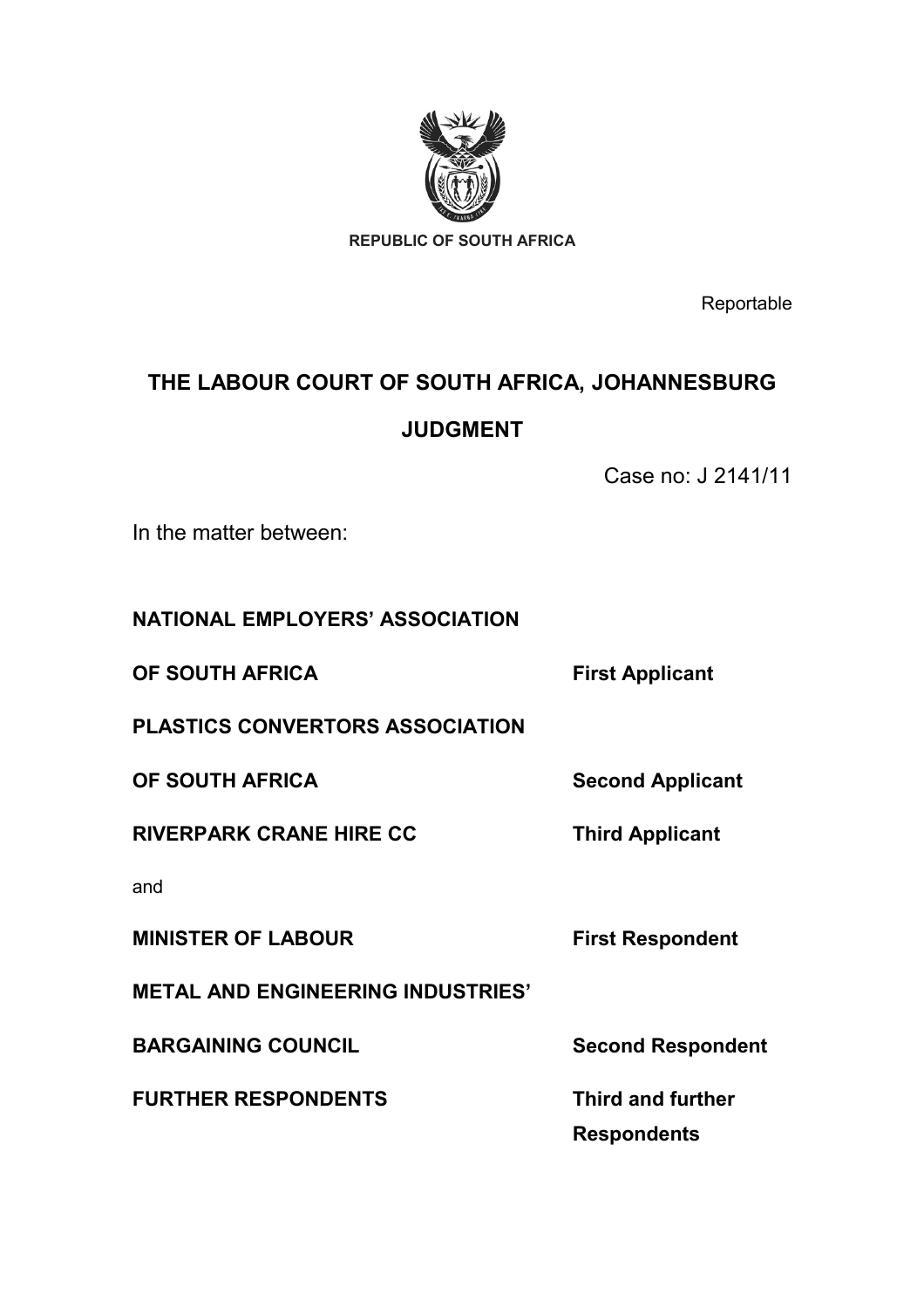**Heard**: **25 October 2011**

**Delivered**: **9 November 2011**

### **VAN NIEKERK J**

### **Introduction**

[1] This is an urgent application in which the applicants seek an order declaring that Government Notice R 748, published in Government Gazette No. 34613 on 23 September 2011, is invalid and of no force and effect. The notice comprises an extension by the first respondent (the minister) of a collective agreement concluded on 18 July 2011 under the auspices of the second respondent (the bargaining council), to non-parties to the agreement. In the alternative, the applicants seek a rule *nisi* interdicting the bargaining council from enforcing the collective agreement as against those employers who are not parties to it, pending the finalisation of review proceedings to be filed.

[2] The first applicant is an employers' organisation and a party to the bargaining council. The second applicant is also an employers' organisation, but it is not a party to the council. The third applicant is an employer that is not affiliated to the bargaining council but falls within its registered scope. None of the applicants are parties to the collective agreement that is the subject of these proceedings; the first applicant because it refused to sign it, and the second and third applicants because they are not parties to the council.

[3] The third to fortieth respondents are trade unions and employers' organisations that are parties to the bargaining council. The forty-first respondent is the Steel Engineering Industries Federation of South Africa (SEIFSA), a federation of employers' organisations in the metal and engineering sector, and acknowledged by the Registrar of Labour Relations as having complied with s 107 of the Labour Relations Act (LRA).

### **The issues**

[4] This application has aroused a great deal of interest, and generated enough paper to fill some 15 lever arch files, most of it irrelevant. It may be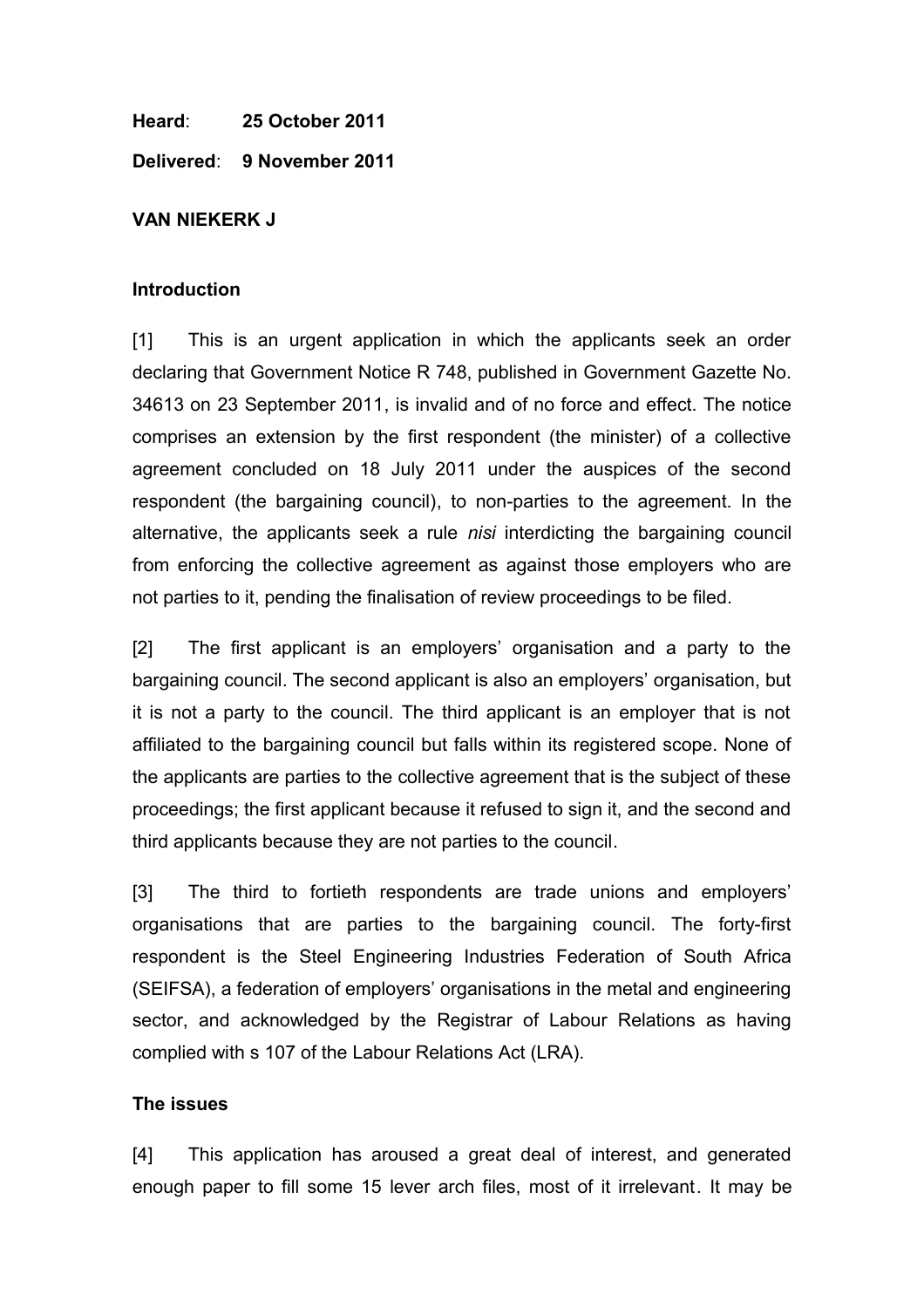prudent therefore to commence this judgment by stating that despite what is suggested in certain of the affidavits filed in these proceedings and in the press, the application does not concern the legitimacy of sectoral bargaining arrangements (either generally or in the metal and engineering sector in particular) nor does it directly concern the constitutionality or legitimacy of the provisions of s 32 of the LRA in the form of the minister's right to extend collective agreements concluded by bargaining councils to non-parties. The applicants do not seek to challenge the validity of the collective agreement itself; they accept that the signatories to the agreement are bound by its terms. Simply put, the applicants' case is that the extension by the minister of the collective agreement concluded under the auspices of the bargaining council is invalid; first, because some of the preconditions to extension established by s 32 of the LRA had not been met and secondly, because the meeting of the bargaining council in which it was resolved to request the minister to extend the agreement was invalidly constituted.

[5] Urgency aside, the key issues raised by the applicants in their application for a declaratory order can be summarised as follows:

- a. Whether the extension complies with the provisions of s 32 of the LRA, and particularly –
	- i. Whether the vote by the bargaining council to request the minister to extend the collective agreement was properly taken (this involves an enquiry into whether the bargaining council's decision-making structures were correctly constituted, subsequent meetings convened to ratify the decision, and into the scope of s 206 of the LRA);
	- ii. Whether the collective agreement is void for vagueness;
	- iii. Whether the exemption provisions in the collective agreement comply with s 32 (3) (f) of the LRA;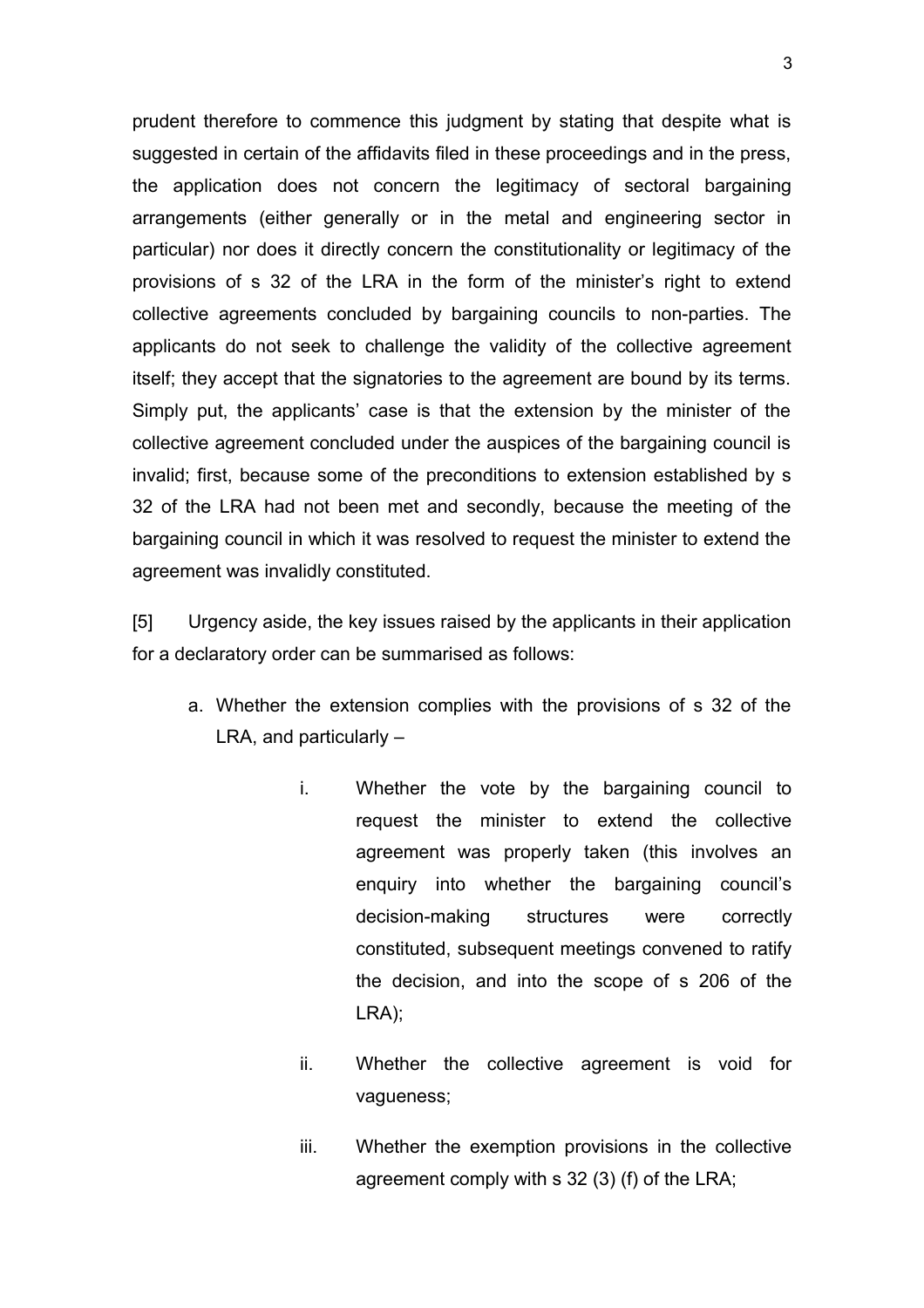iv. Whether it was necessary for the minister, prior to any decision to extend the agreement, to allow nonparties who will be affected by the outcome the opportunity to make representations.

## **Urgency**

[6] The bargaining council did not take issue with the question of urgency, but a number of other respondents represented at the hearing of the application contended that the matter was not urgent, or that any urgency that exists is selfgenerated. In essence, they contend that the first applicant had made its point about the invalidity of the composition of the bargaining council's management committee as far back as May 2011 and that it was aware that the agreement was likely to be extended, since the majority of the parties represented in the bargaining council had supported such a motion. The applicants on the other hand contend that the matter is complex, and that it required full and proper consideration prior to a decision to launch these proceedings and that it took some time to finalise the papers. They also contend that the deadline for applications for exemption from the terms of the collective agreement (the only manner in which a non-party may be excused from compliance with those terms) expires on 5 November 2011, and that the interests of certainty and clarity will be served by a determination of this application.

[7] While the applicants may be criticised for not filing the application at an earlier stage – they were aware from at least 23 September 2011 that the agreement had been extended - the period of delay in filing the notice of motion and founding affidavit (the papers were filed on 10 October 2011) is not so significant so as to justify a ruling that the matter is not urgent. As I have noted, the bargaining council has taken the view that the validity or otherwise of the extension of the collective agreement is a matter of some importance to all concerned, and that it was in the interests of all parties that the matter be heard. Given that the application was filed within a reasonable time after the applicants became aware of the extension of the agreement, the importance of the issue to the parties and the bargaining council's attitude to the issue of urgency, I am satisfied that the application should be heard on an urgent basis.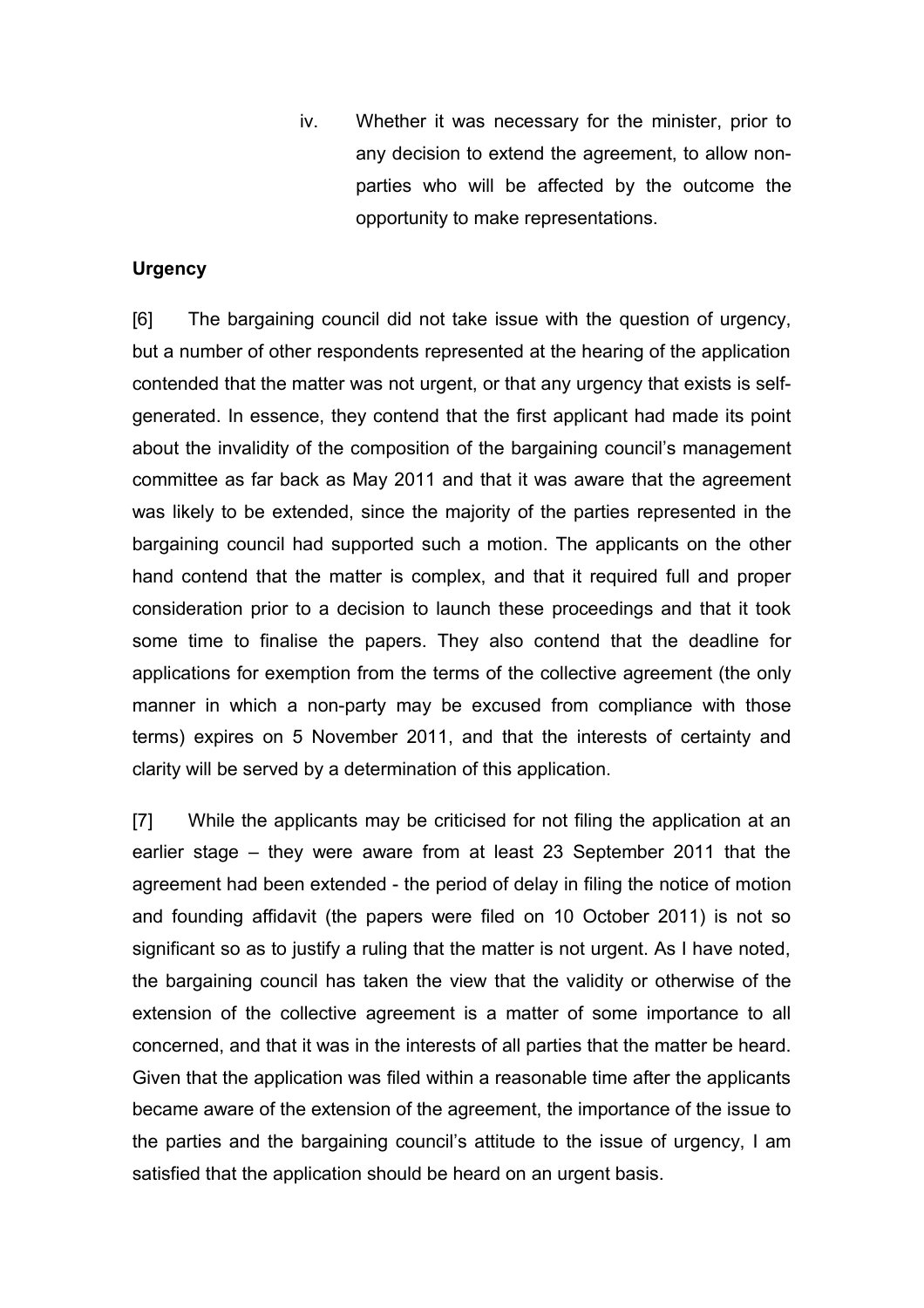#### **Factual background**

[8] Collective bargaining in the metal and engineering sector has, for decades, taken place at industry or sectoral level, initially under the auspices of an industrial council (established in 1945) and since the promulgation of the LRA, the present bargaining council. The council is registered in terms of s 29 of the LRA, and is governed by a constitution that regulates the relationship between the parties to the council, who in turn comprise registered trade unions and employers' organisations. The constitution regulates the composition of regional councils, the composition of the council, and its annual general meeting of the council, one of the functions of which is the appointment of a management committee to run the council's day to day affairs. Regional councils are defined and allocated a specific number of seats. They are populated by nominees of member trade unions and employer organisations, on the basis of equal representation, or what might be referred to as a parity principle, this being fundamental to the council's governance and structures.

[9] During 2011, the union parties to the council referred a dispute about wages and other conditions of employment in the sector to the council. After an unsuccessful conciliation process, an industry-wide strike and subsequent intervention by mediators, a settlement was reached.

[10] On 18 July 2011, in a meeting of the management committee, SEIFSA and the trade union parties to the council signed a collective agreement resolving the dispute. Amongst other things, the agreement contains the wage increases to which employees will be entitled for the next three years, and various other amendments to the terms and conditions of employment. The first applicant, although it is party to the council, did not sign the agreement, nor did the thirty-fourth respondent, the Federated Employers Organisation of South Africa. At the same meeting at which the agreement was signed, a resolution was adopted to request the minister to extend the agreement to non-parties to the agreement, as contemplated by s 32 (1) of the LRA.

[11] On 21 July 2011, in accordance with the resolution adopted by its management committee, the bargaining council addressed a letter to the Department Labour in which it requested the minister to extend the contents of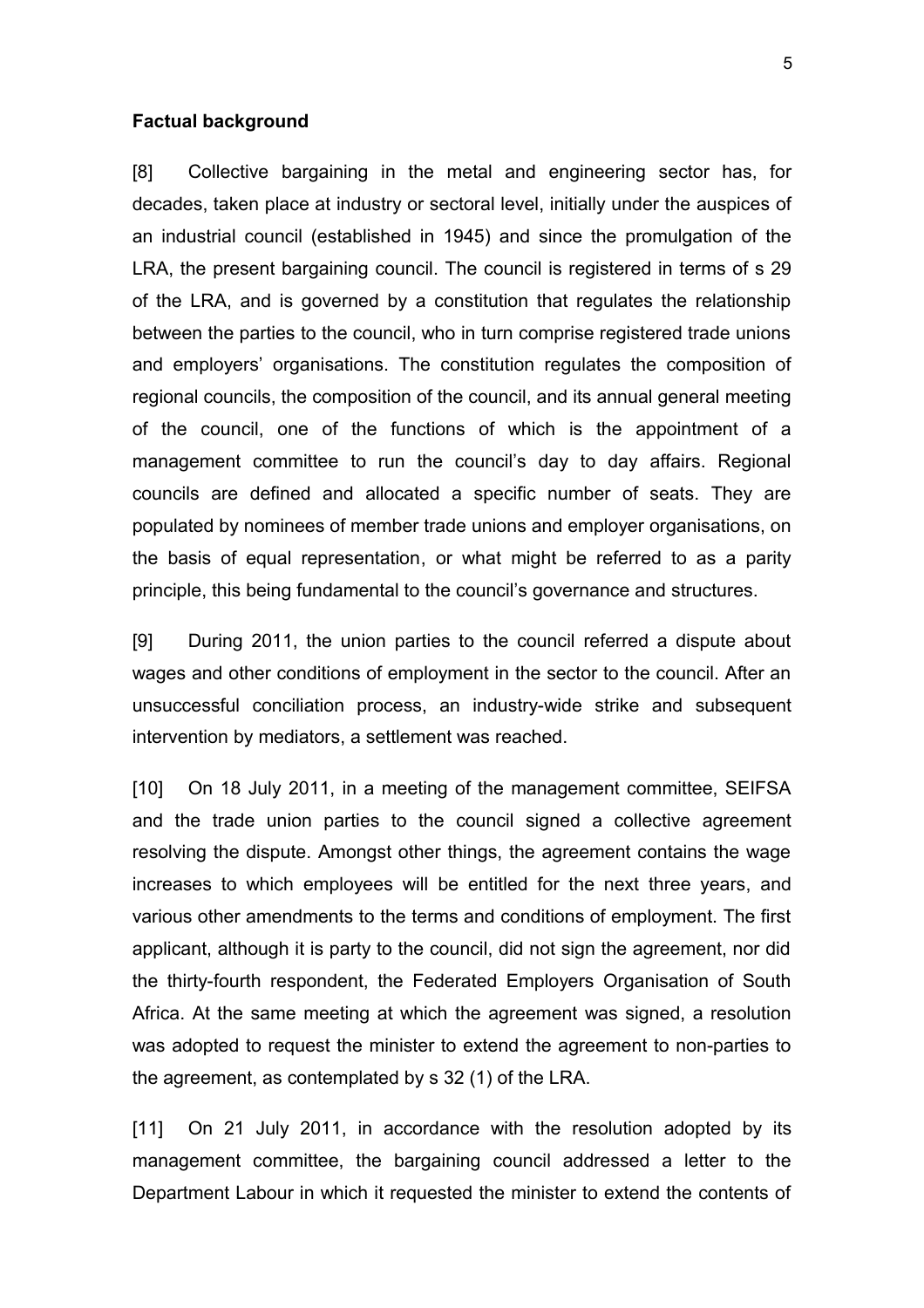the collective agreement to non-parties in the industry. On 23 September 2011, the minister published in the Government Gazette the notice that is the subject of these proceedings, which had the effect of extending the collective agreement, concluded under the auspices of the bargaining council, to nonparties to the agreement.

[12] To the extent that the applicants in these proceedings rely on various contraventions of the bargaining council's constitution, a dispute about the interpretation and application of the bargaining council's constitution has been referred to arbitration before an independent arbitrator. These proceedings are scheduled to commence on 10 November 2011. In the statement of case before the arbitrator, the applicant contends that the management committee, the regional councils and the council are all constituted in contravention of the applicable provisions of the bargaining council's constitution. *Inter alia*, the applicant contends that the management committee was not appointed at the last annual general meeting of the council as required, that the persons held out by the council to be members of the management committee have never been validly appointed as such, that the council itself has never been validly constituted, that there is no parity as required in relation to membership by employer and trade union representatives respectively on the management committee. The applicants contend further that the regional councils are improperly constituted and that as a consequence, the council itself is not validly constituted.

[13] Of course, the minister is not a party to the arbitration proceedings, and the first applicant does not seek in those proceedings to have the extension of the collective agreement set aside. However, there is an obvious overlap between the present proceedings and the arbitration process, at least to the extent that the applicants rely in these proceedings on the averment that the management committee meeting that resolved to request the minister to extend the collective agreement had no standing to make such a decision since it had not been appointed by the council as a management committee, and what they contend to be the invalid composition of the bargaining council's decision– making structures.

### **Legal principles**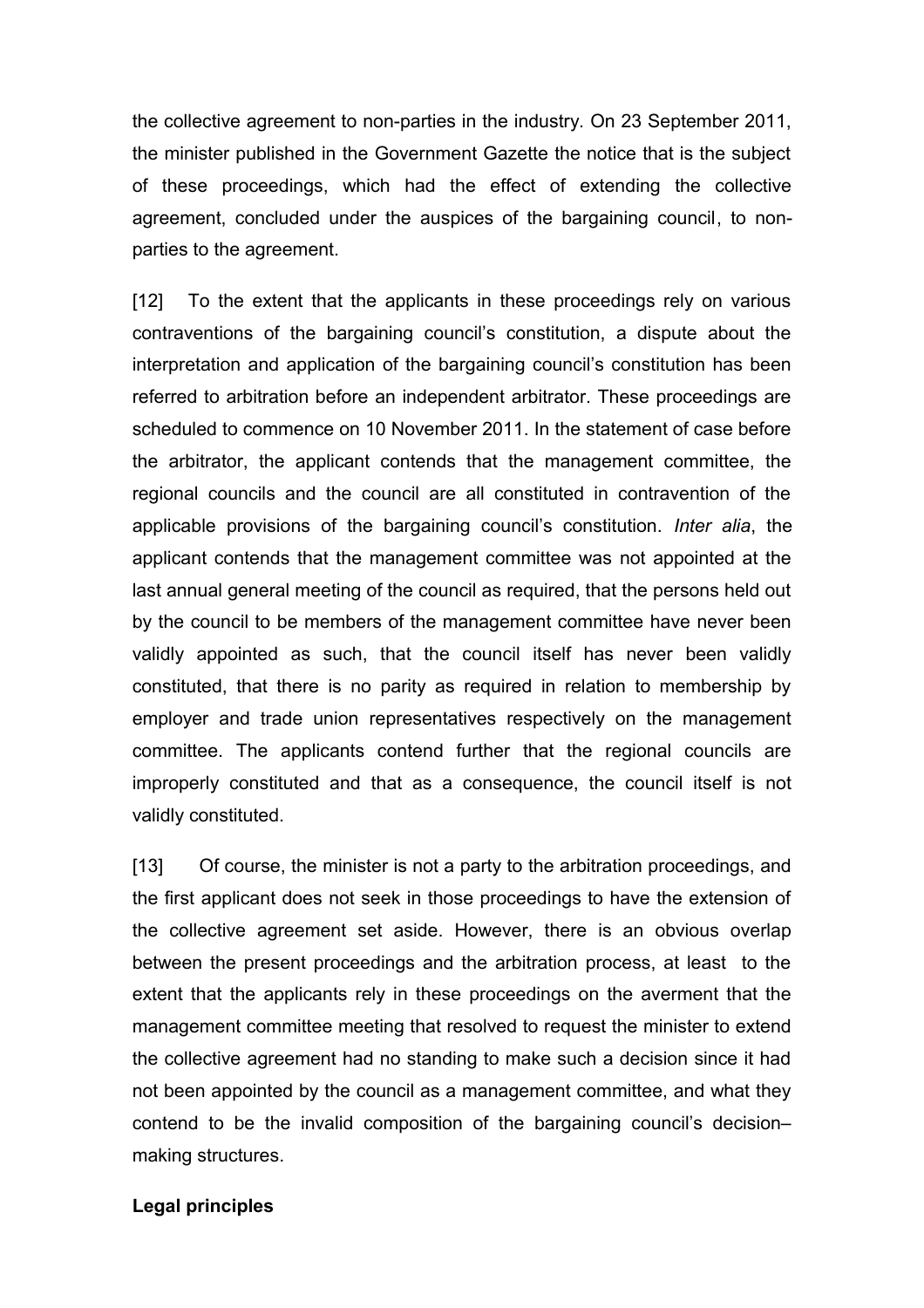[14] Section 32 (1) of the LRA provides that a bargaining council may ask the minister, in writing, to extend a collective agreement concluded in the council to any non-parties to the agreement that are in the council's registered scope and are identified in the request. The request must be preceded by a meeting of the bargaining council at which one or more registered trade unions whose members constitute the majority of the members of the members of the trade unions that are party to the council vote in favour of the extension, and one or more employers' associations, whose members employ the majority of the employees employed by members of the employers' organisations that are party to the council, vote in favour of the extension.

[15] There are two categories established by s 32; the first in which extension is mandatory, the second in which it is discretionary. Only the first is relevant to these proceedings. The minister must extend the agreement if the preconditions established by s 32 (2) have been met, within 60 days of receiving a request to do so, by publishing a notice in the Government Gazette declaring that from a specified date and for a specified period, the collective agreement is binding on those non-parties specified in the notice. The conditions for extension are set out in ss (3), and read as follows:

"*(a) the decision of the bargaining council to request the extension of the collective agreement complies with the provisions of subsection (1);*

*(b) the majority of all the employees who, upon extension of the collective agreement, will fall within the scope of the agreement are members of the trade unions that are arties to the bargaining council*

*(c) the members of the employers' organisations that are parties to the bargaining council will, upon the extension of the collective agreement, be found to employ the majority of all employees who fall within the scope of the collective agreement;*

*(d) the non-parties specified in the request fall within the bargaining council's registered scope;*

*(e) provision is made in the collective agreement for an independent body to hear and decide, as soon as possible, any appeal brought*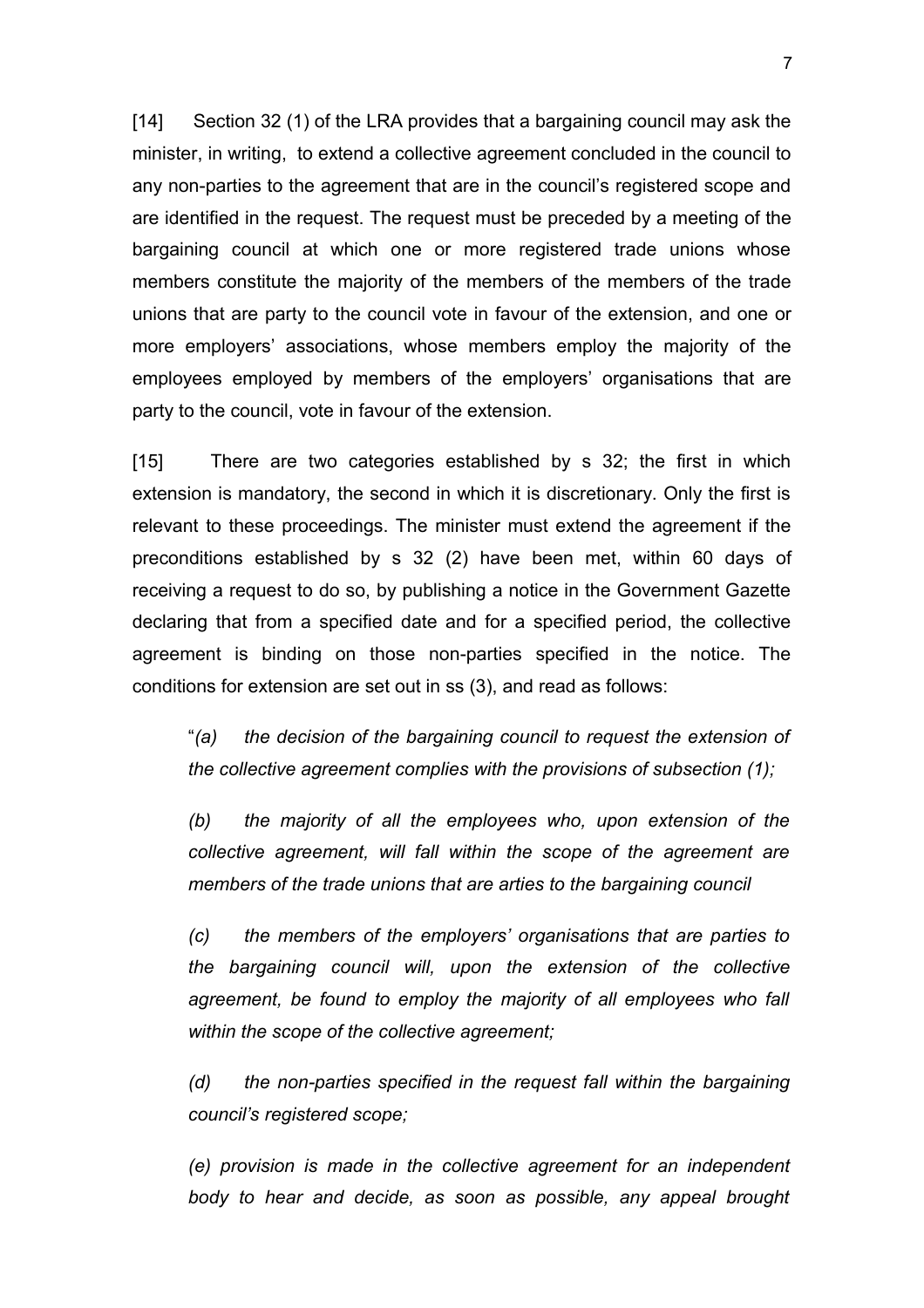*against –*

*(i) the bargaining council's refusal of a non-party's application for exemption from the provisions of a collective agreement;*

*(ii) the withdrawal of such an exemption by the bargaining council.*

*(f) the collective agreement contains criteria that must be applied by the independent body when it considers the appeal, and those criteria are fair and promote the primary objects of this Act; and*

*(g) the terms of the collective agreement do not discriminate against non-parties.*"

[16] I need also to refer to s 206 of the LRA, which deals with the effect of certain defects and irregularities. It reads as follows:

- *1) Despite any provision in this Act or in any other law, a defect does not invalidate*
	- *a) The constitution or the registration of any trade union, registered employers' organisation or council;*
	- *b) Any collective agreement or arbitration award that would otherwise be binding in terms of this Act;*
	- *c) Any act of a council;*
	- *d) Any act of the director or a commissioner.*
- *2) A defect referred to in subsection (1) means*
	- a) *a defect in, or omission from, the constitution of any registered trade union, registered employers' organisation or council;*
	- *b) a vacancy in the membership of any council; or*
	- c) *any irregularity in the appointment or election of -*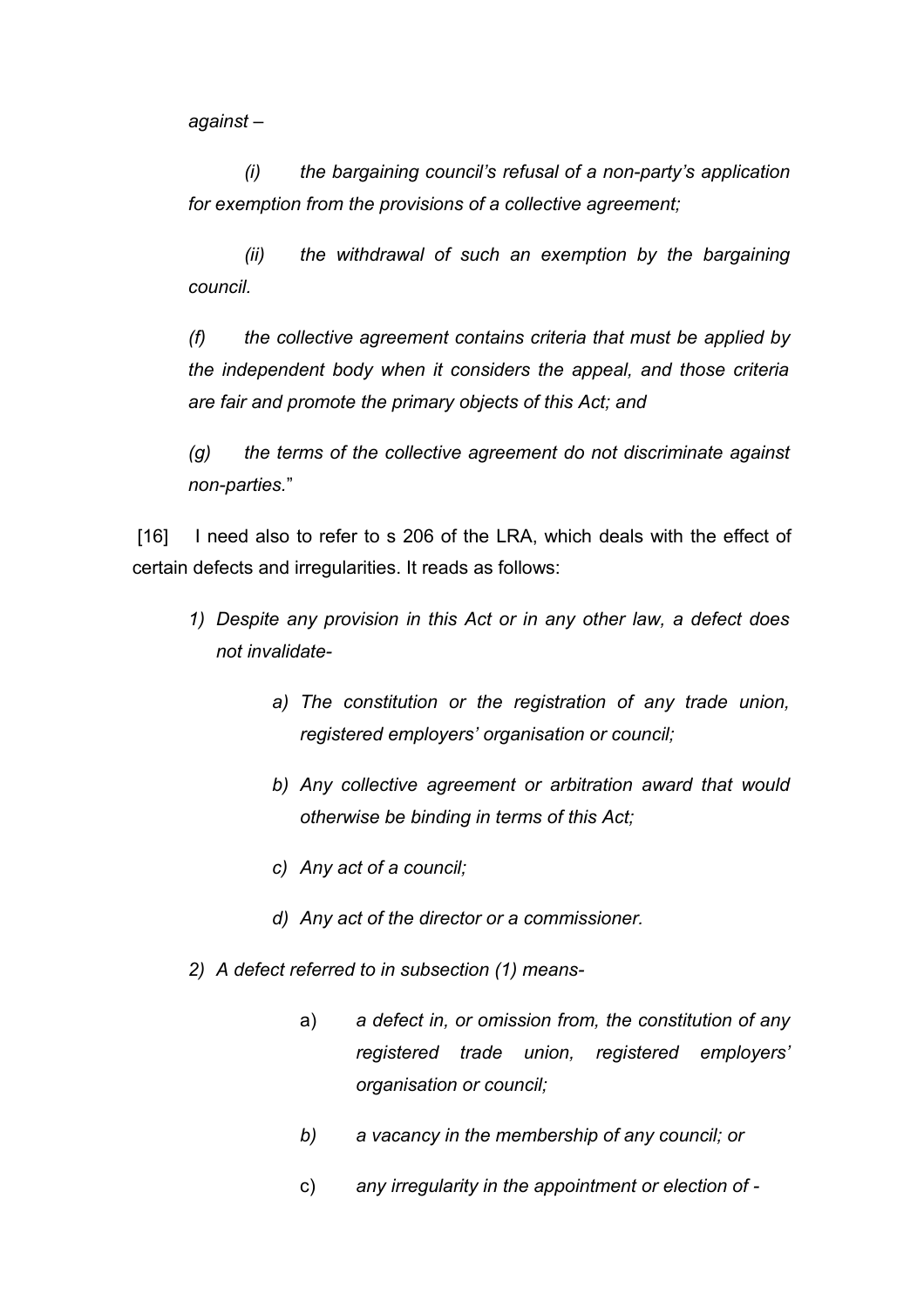*i) a representativ e to a council;*

*(ii) an alternate to any representative to a council;*

*(iii) a chairperson or any other person residing over any meeting of a council or a committee of a council; or*

*(iv) the director or a commissioner."*

With that background, I turn next to consider the merits of the applicants claim to the primary relief that they seek.

## **The application for a declaratory order**

[17] Section 158(1) (a) (iv) empowers this court to make declaratory orders. Neither the LRA nor the Rules of this court prescribe the circumstances in which such an order may be made. Section 19 (1) (a) (iii) of the Supreme Court Act, 59 of 1959, entitles the High Court, in its discretion, and at the instance of an interested person, to enquire into and determine any existing, future or contingent right or obligation, notwithstanding that such person cannot claim any relief consequential on the termination. The granting of a declaratory order is dependent on the judicial exercise by the court of its discretion, with due regard to the circumstances of the matter before it.<sup>[1](#page-8-0)</sup> Section 19 (1) of the Supreme Court Act establishes a two stage approach – the first leg of the enquiry is concerned with whether the applicant has an interest in an existing, future or contingent right or obligation; the second is whether or not the order should be granted.

<span id="page-8-0"></span><sup>1</sup> See Farlam, Fichardt and Van Loggerenberg *Erasmus Superior Court Practice* (Juta) at A1- 34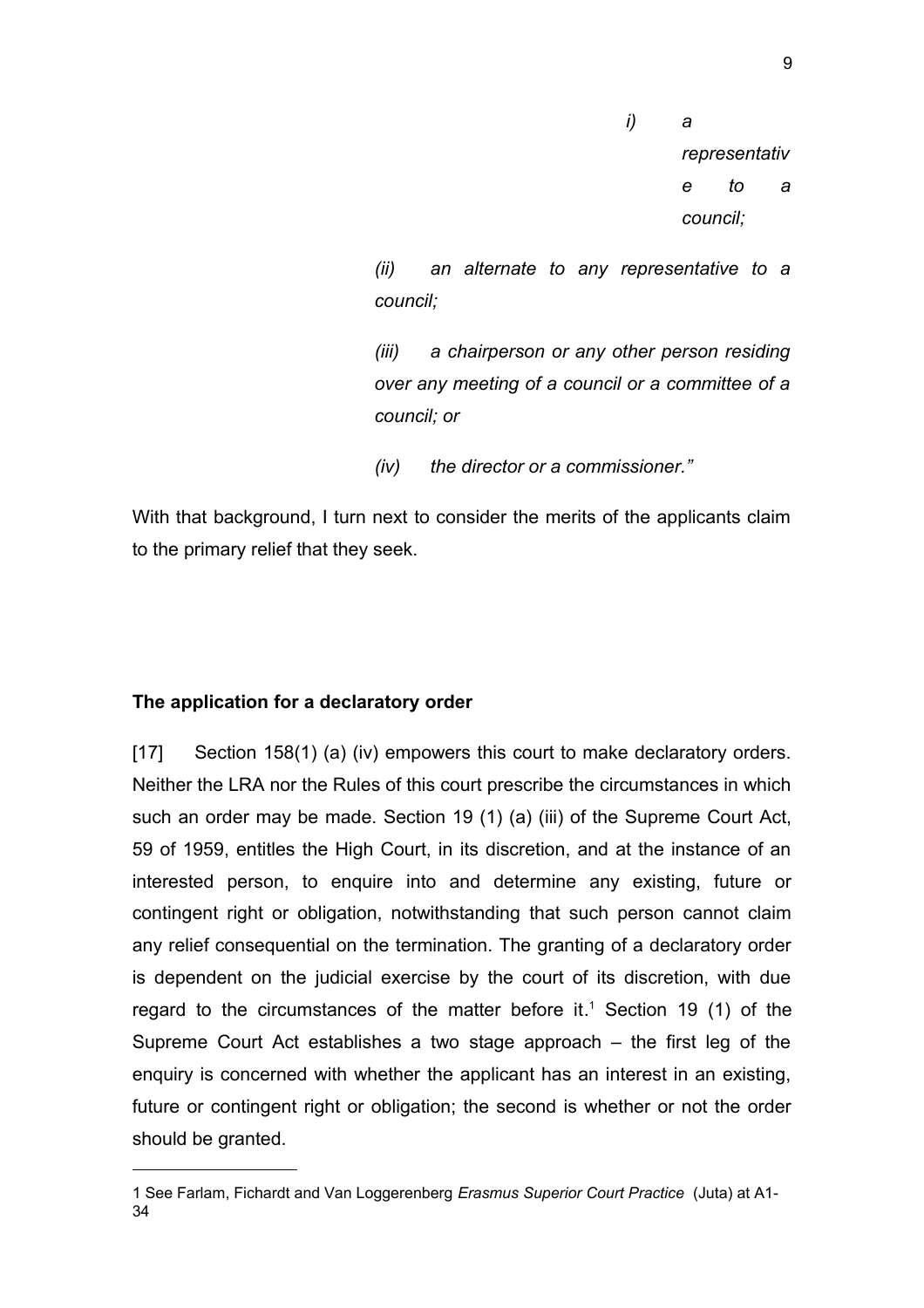[18] Harms, in *Civil Procedure in the Superior Courts*, referring to *Director of Public Prosecutions v Mohammed NO* 2003 4 SA 1 (CC)), suggests that a declaratory order is not appropriate if there are other specific statutory remedies available (at A-26). In the present instance, the powers conferred on this court by s 158 (1) (g) afford the applicants a right of recourse. Whether the existence of an alternative statutory remedy is necessarily fatal to an application for a declaratory order appears to be open to some doubt. Herbstein and Van Winsen observe that the fact that remedies other than a declaration of rights are available is a consideration that the court must take into account in exercising a discretion as to whether or not to make a declaration of rights (see p 1437). On either account, it is clear that the availability of alternative remedies ought properly to be taken into account in the exercise of the discretion as to whether or not to grant a declaratory order.<sup>[2](#page-9-0)</sup>

[19] I deal first with the requirement that the applicants demonstrate an interest in an existing, future or contingent right. In *Oudekraal Estates (Pty) Ltd v City of Cape Town & others* 2004 (6) SA 222 (SCA), the Supreme Court of Appeal was concerned with a matter in which declaratory orders had been sought *inter alia* to declare the administrator's approval of certain development rights to be of full force and effect. The court concluded that the administrator's failure to take account of material information either not before him or left out of his reckoning had the consequence that the approval was *ultra vires* and invalid. The question that then arose was whether the Cape Metropolitan Council was entitled to disregard the administrator's approval and all its consequences merely because it believed that they were invalid and provided that its belief was correct. The court held the following:

*In our view, it was not. Until the Administrator's approval (and thus also the consequences of the approval) is set aside by a court in proceedings for judicial review it exists in fact and has legal consequences that cannot simply be overlooked. The proper functioning of a modern State would be considerably compromised if all administrative acts could be given effect to or ignored depending upon the view the subject takes of the validity of the act in question. No doubt it is for this reason that our*

<span id="page-9-0"></span><sup>2</sup> *Trinity Asset Management (Pty) Ltd v Investec Bank Ltd* 2009 (4) SA 89 at paragraph [40]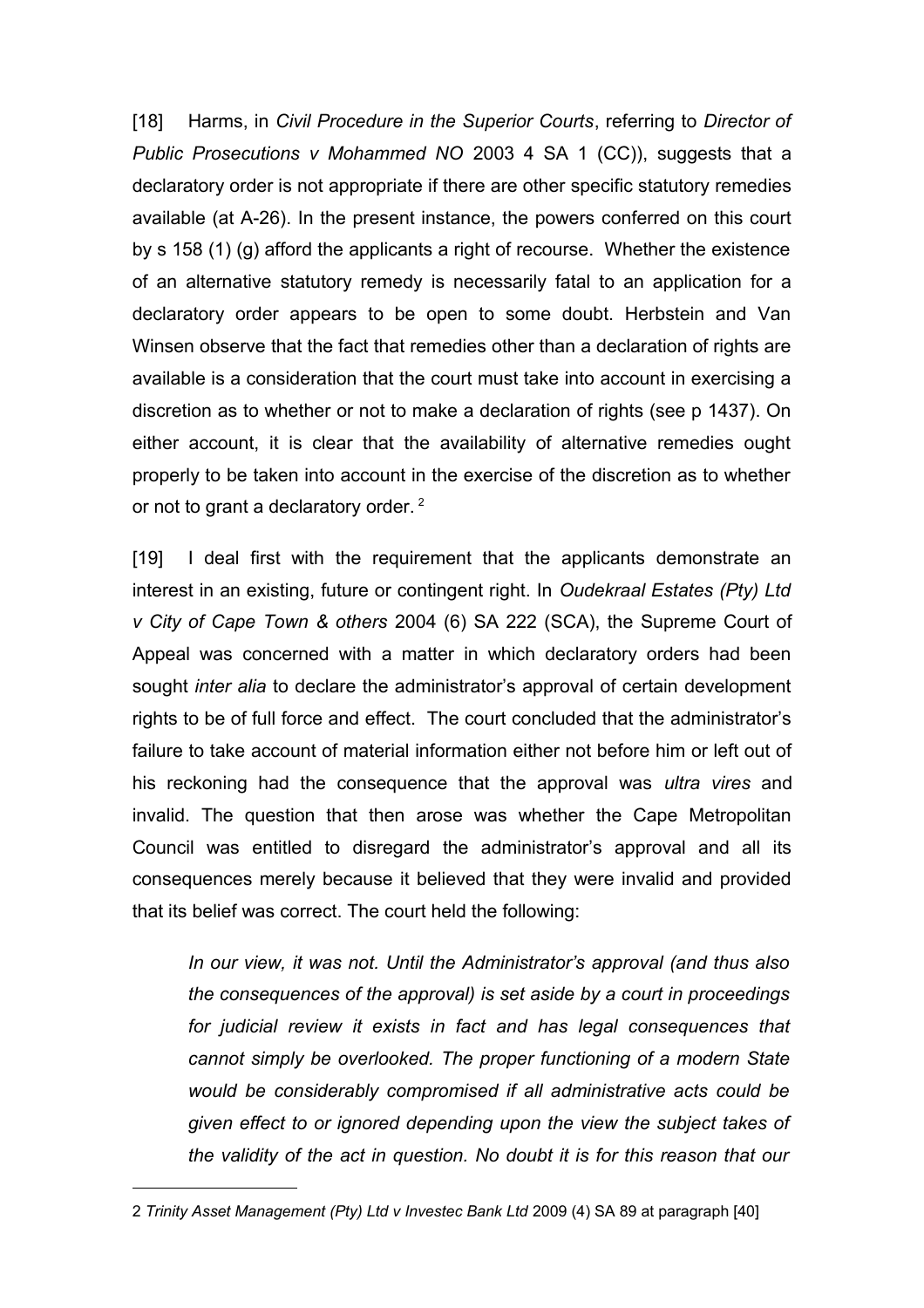*law has always recognised that even an unlawful administrative act is capable of producing legally valid consequences for so long as the unlawful act is not set aside*. [3](#page-10-0)

It seems to me therefore that unless and until the minister's decision is reviewed and set aside, as a matter of law, her decision stands, notwithstanding the issues raised and submissions made to her by the applicants regarding the validity of composition of the bargaining council's internal structures. Of course, this does not mean that in any arbitration proceedings initiated by the bargaining council to enforce the collective agreement, the validity of the extension of the agreement is immune from attack by way of a collateral challenge – on the contrary, a defence based on arguments about the validity of the extension of the agreement remains open to any non-party who is subjected to enforcement proceedings.

[20] In any event, in so far as the requirement of an existing right is concerned, the provisions of s 206(1) (c) of the LRA preclude the applicants, as least in as the relief they seek is directed against the minister, from relying on any irregularity in the appointment or election of a representative to a council effectively to invalidate any collective agreement or act of the bargaining council that would otherwise be binding in terms of the Act. It seems to me that s 206 was enacted specifically to protect processes against technical shortcomings and deficiencies in the functioning of bargaining councils. The ordinary grammatical meaning of s 206 (1)(b) read with ss (2)(c) immunises collective agreements and acts of bargaining councils from attacks on their validity on account of any irregularity in the appointment or election of any representative to a council, or any of its structures. The applicants' attack on the validity of an act of the bargaining council, at least that part of it premised on the failure by the bargaining council to comply with its constitution in so far as appointments to the management committee are concerned, is precisely the kind of attack envisaged by s 206. What s 206 means is that even if the council or its management committee were not constituted in accordance with its constitution when it requested the minister to extend the agreement, that defect does not invalidate the request, nor does it affect the validity of the agreement. It would

<span id="page-10-0"></span><sup>3</sup> At paragraph [26] of the judgment.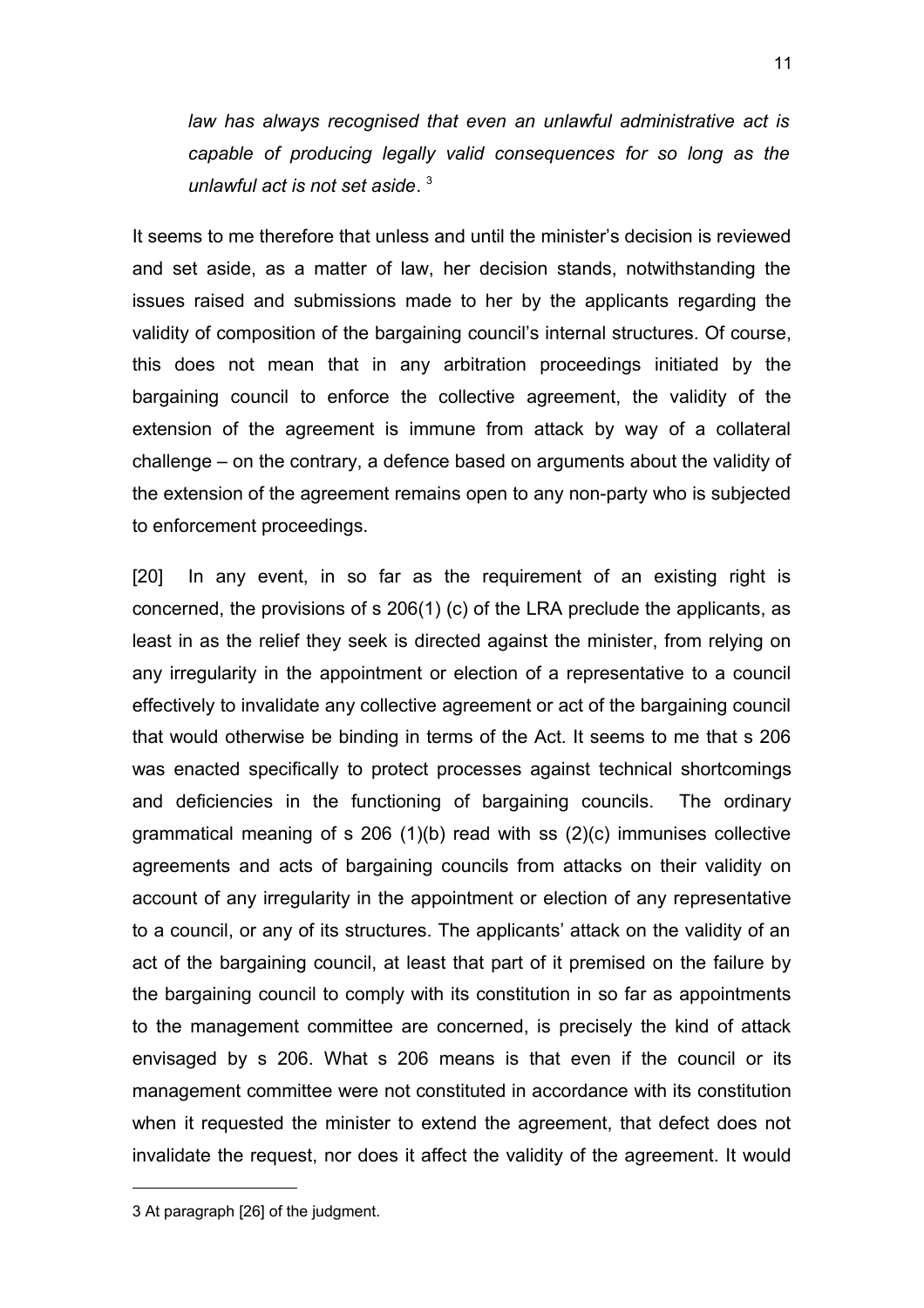do violence to the plain wording of the section and its obvious purpose to find, as the applicants submit, that a distinction ought to be drawn between void and voidable acts, and that only the latter are contemplated by s 206.

 [21] In short: For the purposes of the application for a declaratory order, the minister's decision is valid and enforceable until it is set aside by a court of law, and there is therefore no existing right in which the applicants have an interest. In any event, the assertion of any right that the applicants may have, to the extent that it is premised on the invalidity of any act by the bargaining council or any irregularity in any appointment or election of any representative to the bargaining council or any of its structures, any defects do not invalidate the extension of the collective agreement by virtue of the provisions of s 206.

[22] Even if I am wrong in coming to the conclusion that there is no 'right' for the purposes of the present application that pre-exists any setting aside of the minister's decision, the application stands to be dismissed on the basis that the applicants have failed to clear the second hurdle before them, i.e. that all of the facts and circumstances of the case require the exercise of a discretion in their favour. I come to this conclusion for two reasons. First, as I have noted, there is an alternative remedy open to the applicants. In effect, the substantive right to which they lay claim is a right to fair administrative action. The right of review under the LRA is available to the applicants on all of the grounds raised by the applicants in these proceedings relating to the vagueness of the collective agreement, the absence of fair criteria in relation the adjudication of appeals in exemption proceedings and the failure by the minister to afford non-parties a right to be hear prior to extending the agreement. Indeed, such an application is foreshadowed by the alternative relief sought in these proceedings.

 [23] Secondly, the primary basis of the applicants' complaint, in the form of their contentions regarding the constitution particularly of the bargaining council's management committee, has been referred to arbitration in terms of the bargaining council's constitution, and those proceedings remain pending. In these proceedings, the applicants are in effect asking this court to make a final order as to validity of the composition of the council, regional councils and the management committee in circumstances where this is the substance of their statement of case before the arbitrator. The arbitrator's decision obviously does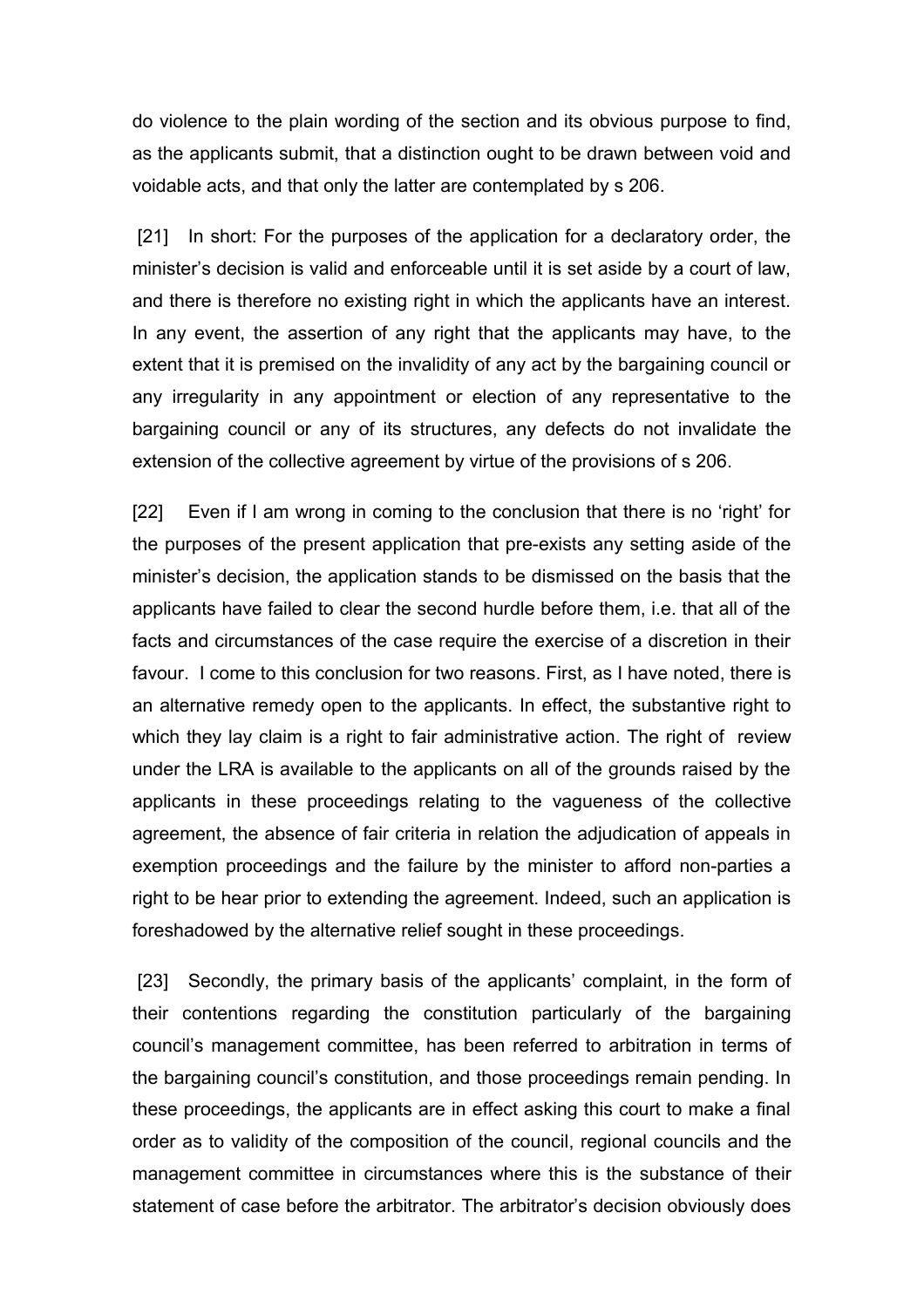not bind the minister, but to the extent that the resolution adopted by the bargaining council's management council is found to be invalid or that any subsequent attempts to ratify the resolution remains contested, it remains open to the applicants to attack the decision to extend the agreement on that or any other basis.

#### **The claim for interim relief**

[24] I turn next to the applicants' alternative claim for an interim interdict prohibiting the bargaining council from enforcing the collective agreement pending the outcome of a review to be instituted. The requirements for interim relief in this court are no different to those that apply in the High Court - a clear right or a right *prima facie* established though open to some doubt, a wellgrounded apprehension of irreparable if the interim relief is not granted and the ultimate relief sought is granted, a balance of convenience in favour of granting interim relief, and the absence of an any other satisfactory remedy (see *Spur Steak Ranches Ltd v Saddles Steak Ranch* 1996 (3) SA 706 (C)). In proceedings such as the present, where interim relief is sought pending the finalisation of an application for review, it is also incumbent on an applicant to demonstrate some prospects of success in the pending application.

[25] I do not intend to canvass the applicants' prospects of success in any review application - for present purposes, this is a neutral factor. It seems to me that the application for interim relief can be disposed of on the basis of the balance of convenience and the absence of irreparable harm. It is not disputed that if the interim relief sought by the applicants were to be granted, a great deal of uncertainty and confusion would be caused in the industry; hundreds of thousands of employees would be affected by the differential in wage rates that would inevitably occur. Further, any harm to which the applicants are exposed is not irreparable. It amounts to no more than the risk of paying wages in advance. Moreover, if the applicants' complaints are found either in the pending arbitration proceedings or in any review application to be valid, there is the prospect that through a process of ratification or a subsequent extension of the agreement that the result that the applicants now seek to upset would in any event be achieved. On the other hand, if interim relief were to be refused pending a review that is ultimately successful, non-parties to the agreement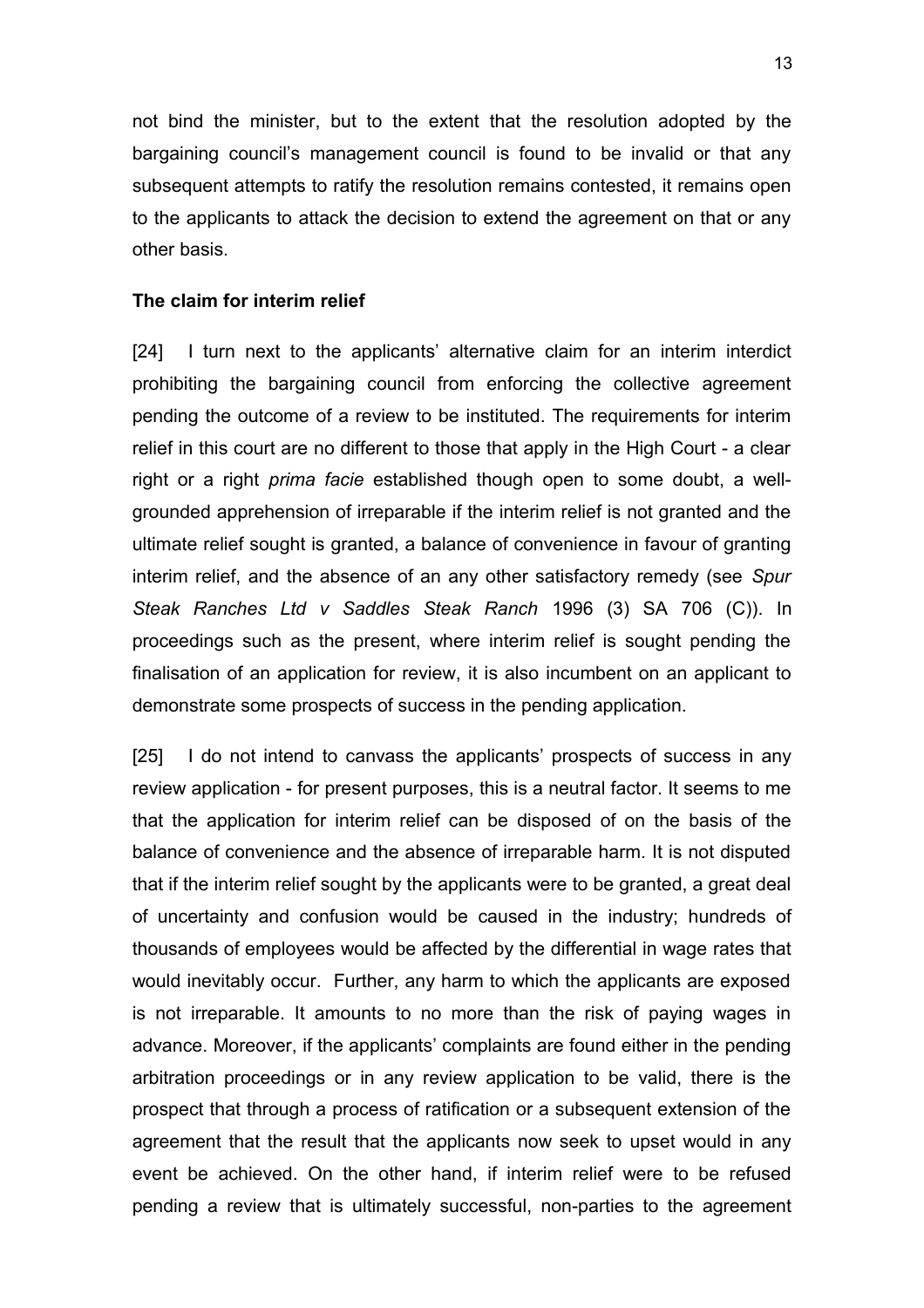would be entitled to recover the value of any increase paid by way of set off against subsequent wage payments adjusted to suit. In any event, those of the first applicant's members who are not able to meet the terms of a collective agreement have the remedy of a an expedited application for exemption with a right of appeal ultimately to an independent panel. While the applicants have expressed their doubts about the efficiency of this process, the facts deposed to by the bargaining council appear to indicate that the system is not dysfunctional. In short: the balance of convenience favours the respondents, and the harm that would be caused by granting the interim relief that the applicants seek substantially outweighs the benefits that would be derived by what are at the end of the day two non-parties in an entire industry

[26] On this basis, in my view, the applicants have failed to make out a case for an interim order.

#### **Costs**

[27] Section 162 empowers the court to make orders for costs on the basis of the requirements of law and fairness. This requires the court, on a case-by-case basis, to have regard to all of the relevant facts and circumstances and to exercise a discretion as to whether a costs order should be granted, and if so, on what basis.

[28] In *National Union of Mineworkers v East Rand Gold and Uranium Ltd*, what was then the Appellate Division of the Supreme Court held that where the parties to a dispute were parties to a collective bargaining relationship, the court should consider any prejudice to that relationship that an order for costs against one of the parties might pose. In the present instance, the applicants and those of the respondents who have opposed the application are, in one way or another, parties to a collective bargaining relationship. The sub-text in this case is a dispute between the first applicant, other employer association that are party to the council and the council itself over issues that relate to the governance of the council. While these issues will shortly be the subject of arbitration proceedings, I have no doubt that whatever the arbitrator's decision may be, present disagreements are necessarily going to have to be resolved, one way or another. I am mindful that an adverse order for costs might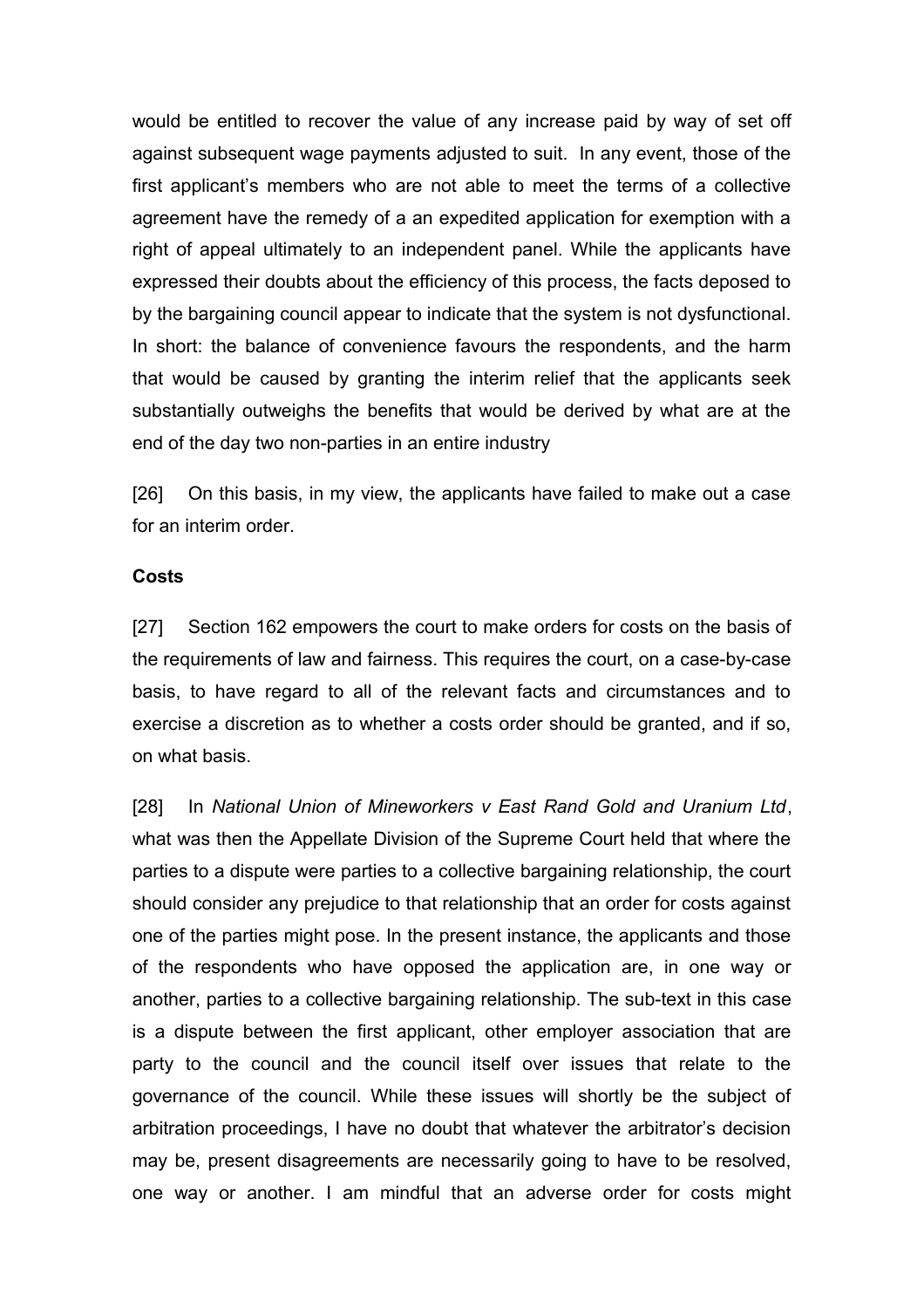prejudice that process, and for that reason, in my view, it is fair that each party pays its own costs.

I accordingly make the following order:

- 1. The application is dismissed.
- 2. There is no order as to costs

André van Niekerk Judge

 $\frac{1}{2}$  , where  $\frac{1}{2}$  , where  $\frac{1}{2}$  , where  $\frac{1}{2}$ 

### APPEARANCES

APPLICANT: Adv AIS Redding SC, with Adv G Fourie, instructed by Anton Bakker Inc

FIRST RESPONDENT: Adv T Motau SC, with Adv MJ Ramaepadi, instructed by the state attorney

SECOND RESPONDENT: Adv RT Sutherland SC, with Adv A Mosam, instructed Gattoo Attorneys Inc

THIRD RESPONDENT: Adv PJ Pretorius SC, with Adv T Bruinders SC and Adv A Snider, instructed by DLA Cliffe Dekker Hofmeyr Inc